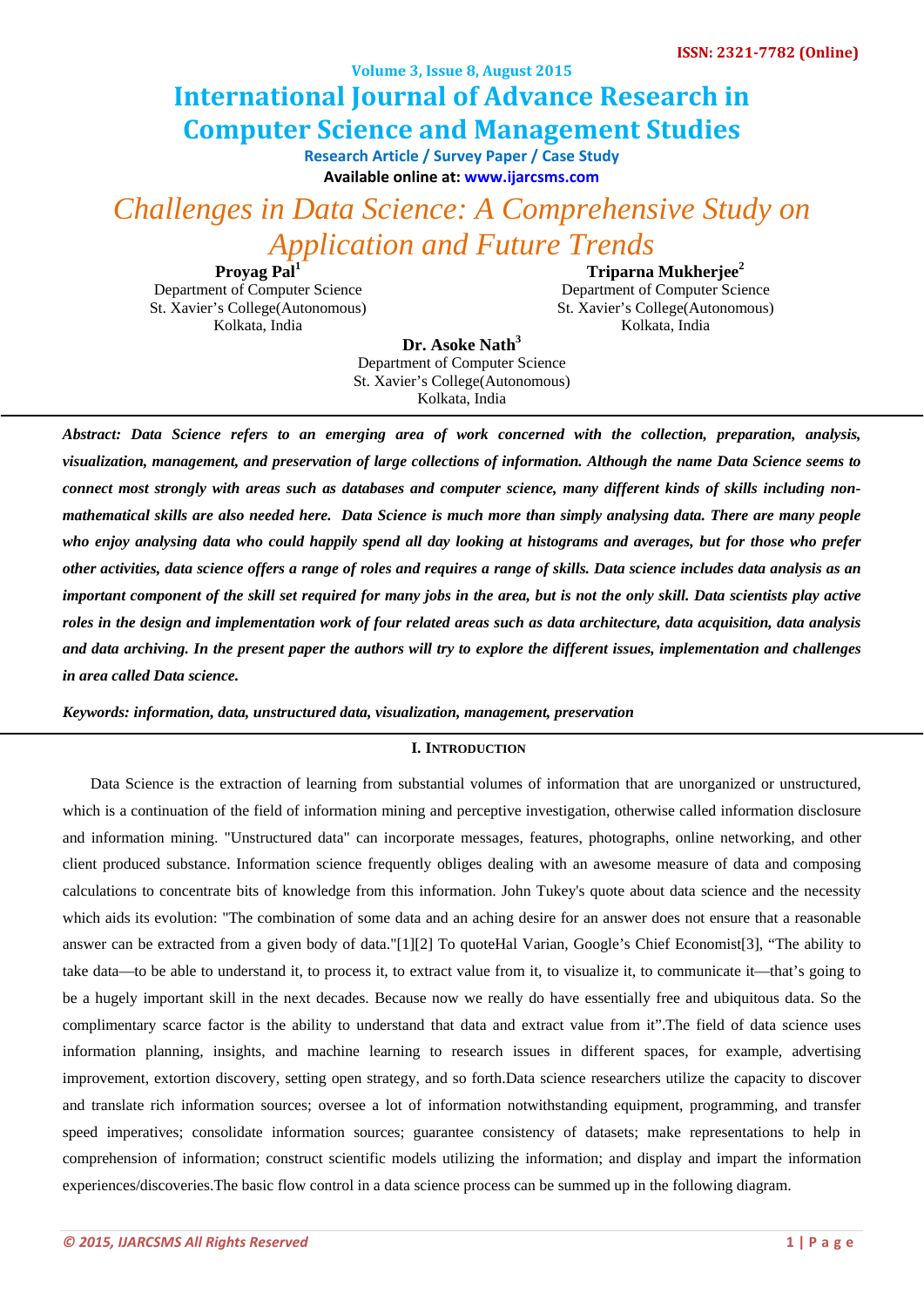# Data Science Process



*Fig. 1.Steps involved in a data science process* 

**II. BASIC STEPS OF DATA SCIENCE**

The three segments included in data science are arranging, bundling and conveying information (the ABC of information). However bundling is an integral part of data wrangling, which includes collection and sorting of data. However what isolates data science from other existing disciplines is that they additionally need to have a nonstop consciousness of What, How, Who and Why. A data science researcher needs to realize what will be the yield of the data science transform and have an unmistakable vision of this yield. A data science researcher needs to have a plainly characterized arrangement on in what manner this yield will be accomplished inside of the limitations of accessible assets and time. A data scientist needs to profoundly comprehend who the individuals are that will be included in making the yield. The steps of data science are mainly: collection and *preparation* of the data, alternating between running the *analysis* and *reflection* to interpret the outputs, and finally *dissemination* of results in the form of written reports and/or executable code. The following are the basic steps involved in data science.

#### *a) Data wrangling and munging*

Collecting data from relevant areas and the process of manually converting or mapping data from one "raw" form into another format that allows for more convenient consumption and manipulation of the data with the help of semi-automated tools is referred to as data wrangling[4] or munging[5].Sorting out data includes the physical stockpiling and arrangement of information and joined best practices in information administration. It basically includes moving individuals and frameworks from current to new (left to right in Fig. 2) and from learner to master (start to finish). Propelling advances and abilities is the pith of development.



Figure 2: Arranging Data: The first step of data science[6]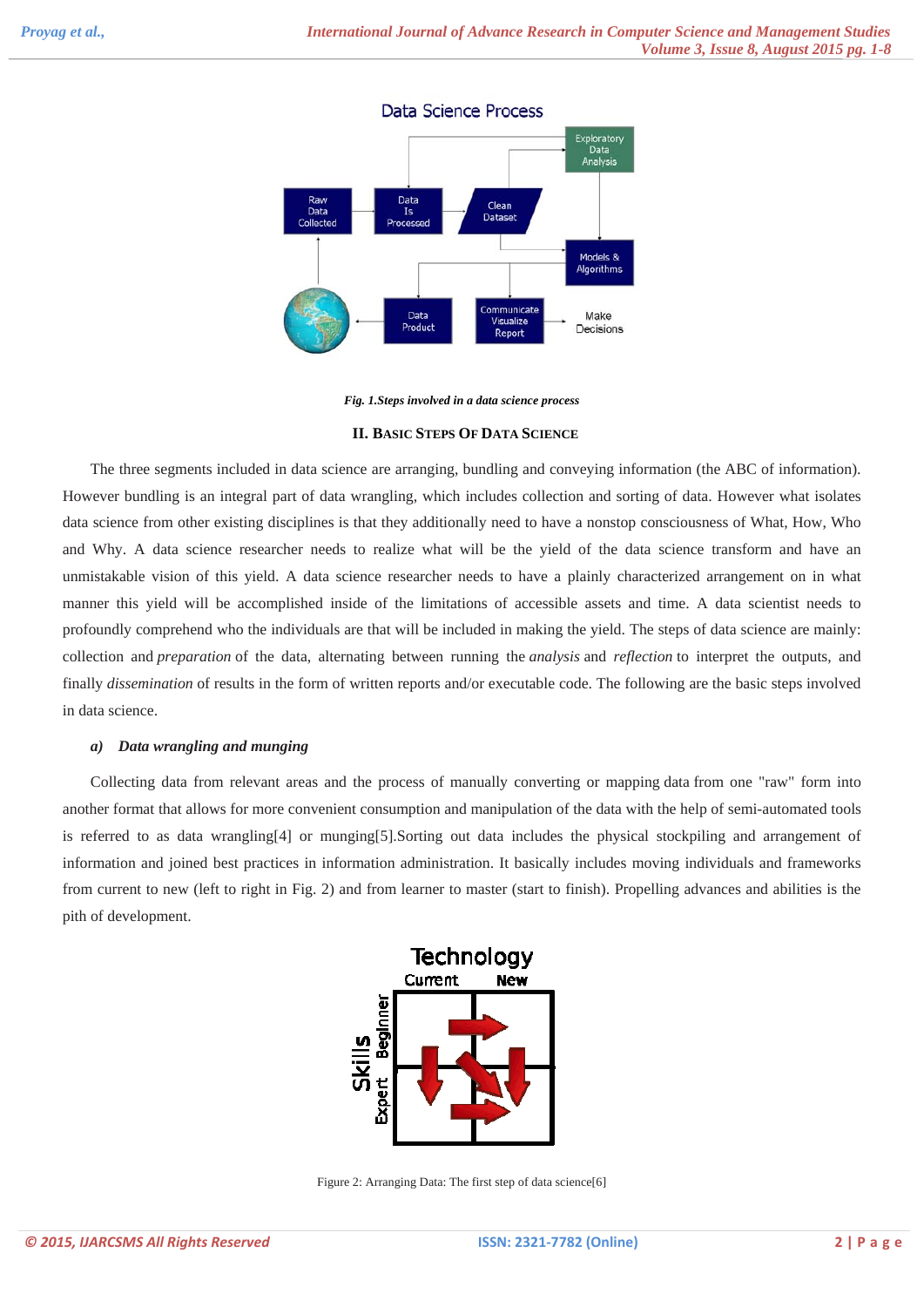Bundling data is the next step that follows arranging data. Bundling data includes consistently controlling and joining the fundamental crude information into another representation and bundle. Bundling data is actually the opposite of sorting out data and includes moving individuals and frameworks from new to current (right to left in Fig. 3) and from master to apprentice (base to beat). This is the specialty of making things basic yet not less complex.



Figure 3: Bundling data

## *b) Data Analysis*

Analysis or investigation of data is a procedure of assessing, changing, and demonstrating information with the objective of finding helpful data, recommending conclusions, and supporting decision-making. The data is processed using various algorithms of statistics and machine learning to extract meaning and useful conclusions from the large volumes of data.

## *c) Convey Data.*

Conveying data includes methods to transform the mathematical or statistical conclusions drawn from the data into a form that can be easily understood and interpreted by those in need of it. Conveying data is empowering the development starting with one perspective then onto the next, empowering a beginner to turn into an expert, current technology to appear to be new and allowing the modeled information to be seen by apprentices and making new technologyto appear like it was an integral part of the system.



Figure 4: Convey Data

#### **III. SKILLS OF A DATA SCIENTIST**

Data science as a field is the meeting point of a number of disciplines. A practitioner of data science possesses a combination of skills from across a variety of subjects. Basically, it is the combination of three major fields, as shown in the well-known Venn diagram(Fig. 5)[7]

- 1. Hacking skills A data scientist must have the ability to extract and structure data. To do so, he/she must possess advanced programming abilities to manipulate data and apply algorithms.
- 2. Math and Statistics Knowledge To extract meaning from large volumes of data, a data scientist must have knowledge of at least some basic level of mathematics and statistics, since most data science techniques involve statistical computation and modelling.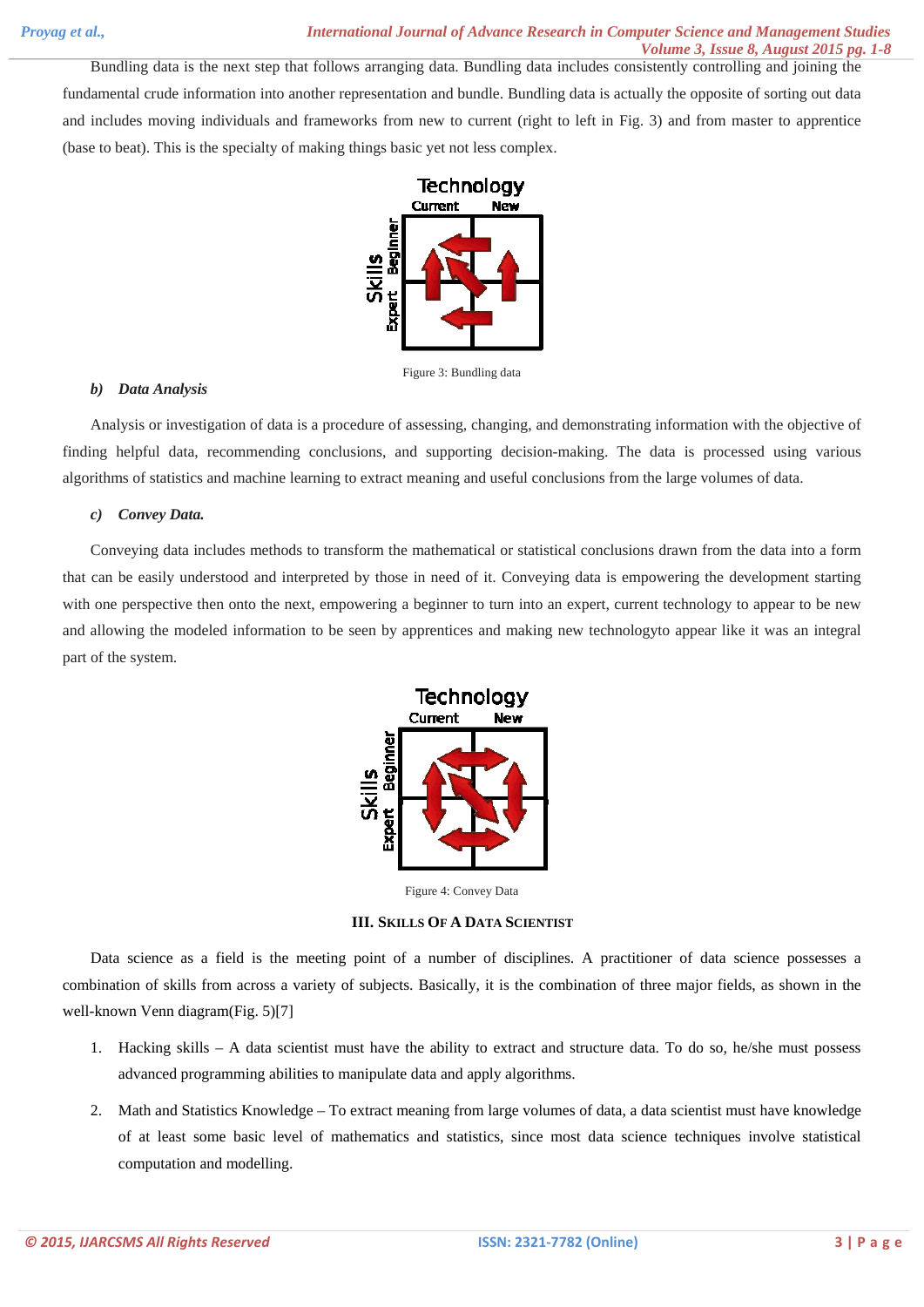3. Substantive Expertise – Since the fundamental aim of data science is to build knowledge, it must build upon previous knowledge bases and discoveries. This requires that the data scientist must have a large amount of experience at his/her disposal, so that the best results can be obtained from the new data.



Fig. 5. The Data Science Venn Diagram

## **IV. EVOLUTION OF DATA SCIENCE**

In 1962, John W. Tukey wrote "The Future of Data Analysis"[8]. In this publication, Tukey coined the term "bit" which Claude Shannon used in his 1948 paper "A Mathematical Theory of Communications." In 1977, Tukey published Exploratory Data Analysis[9], arguing that more emphasis needed to be placed on using data to suggest hypotheses to test and that Exploratory Data Analysis and Confirmatory Data Analysis "can—and should—proceed side by side."

In 1974, Peter Naur published a "Concise Survey of Computer Methods"[10] which was a survey of contemporary data processing models that are used in a wide range of applications.Naur offered the following definition of data science: "The science of dealing with data, once they have been established, while the relation of the data to what they represent is delegated to other fields and sciences."

In 1977, The International Association for Statistical Computing (IASC) is established as a Section of the ISI. The objective of the IASC was summed up as "It is the mission of the IASC to link traditional statistical methodology, modern computer technology, and the knowledge of domain experts in order to convert data into information and knowledge."

In 1989, Gregory Piatetsky-Shapiro organized and chaired the first Knowledge Discovery in Databases (KDD) workshop. In 1995, it became the annual ACM SIGKDD Conference on Knowledge Discovery and Data Mining (KDD).[11]

Database marketing was talked about in the cover story of Business Week published in September 1994.Companies were collecting mountains of information, crunching it to predict how likely a customer is to buy a product, and using that knowledge to craft a marketing message precisely calibrated to get the desired customer response An earlier flush of enthusiasm prompted by the spread of checkout scanners in the 1980s ended in widespread disappointment: Many companies were too overwhelmed by the sheer quantity of data to do anything useful with the information. Still, many companies believed they have no choice but to brave the database-marketing frontier.In 1996 data science was included in the title of a conference for the first time.[12]

In 1996 Usama Fayyad, Gregory Piatetsky-Shapiro, and Padhraic Smyth published "From Data Mining to Knowledge Discovery in Databases."[13] Between 1996-1999, several publications[14] [15] [16] demonstrate the rising relevance of data mining and knowledge discovery in databases. In 2001 William S.Cleveland[17] proposed a plan "to enlarge the major areas of technical work of the field of statistics. Because the plan is ambitious and implies substantial change, the altered field will be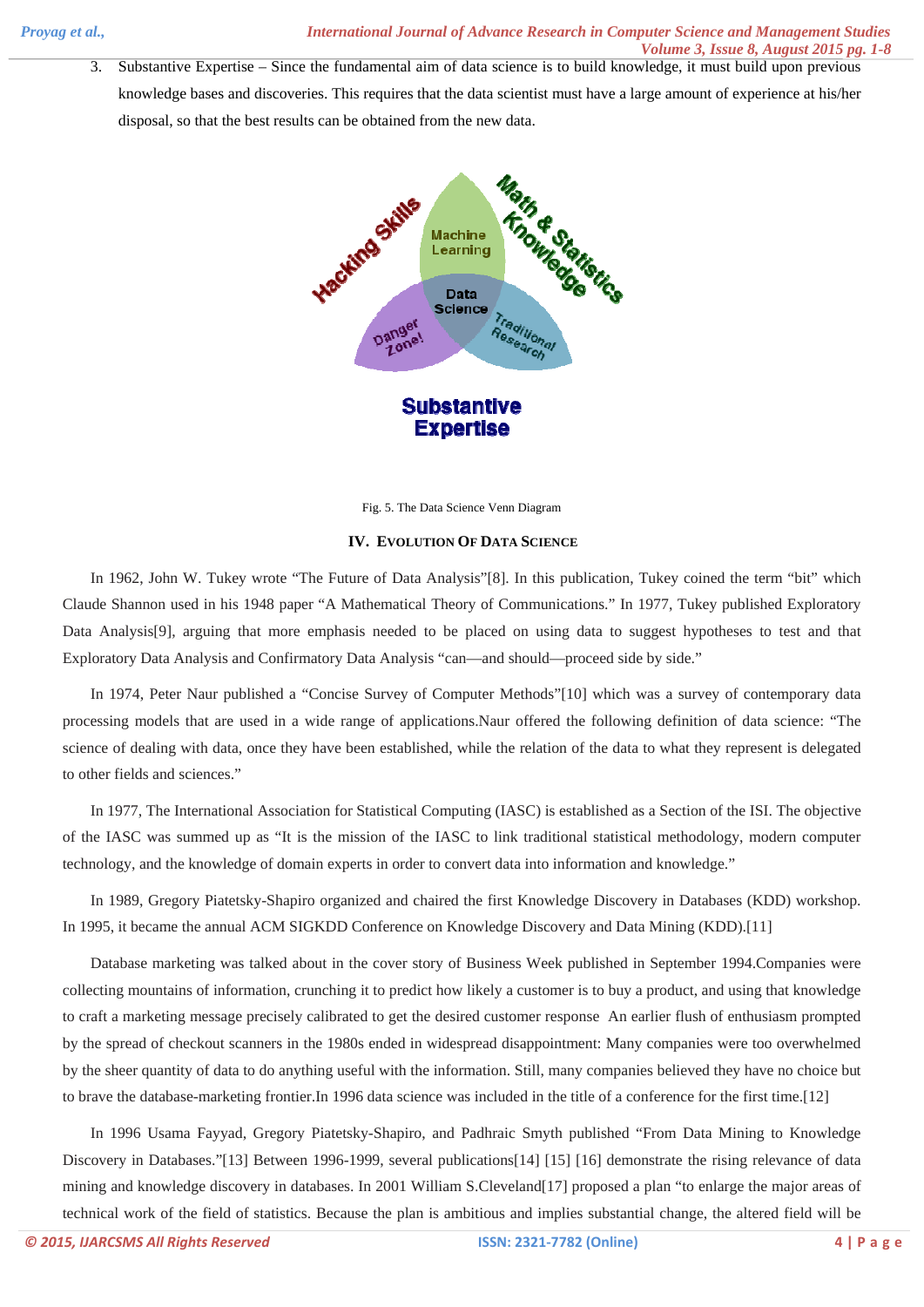called 'data science.'" He proposed to merge this new discipline in the context of computer science and data mining. In 2001 Leo Breiman[18] proposed two cultures in statistical modelling of data - stochastic data models and algorithmic models. The evolution and increasing popularity of data science is conclusive of its relevance in modern informatics. The applications of data science have been discussed in the following section.

#### **V. APPLICATIONS AND FUTURE SCOPE**

Data science is a subject that arose primarily from necessity, in the context of real-world applications instead of as a research domain. Over the years, it has evolved from being used in the relatively narrow field of statistics and analytics to being a universal presence in all areas of science and industry. In this section, we look at some of the principal areas of applications and research where data science is currently used and is at the forefront of innovation.

1. Business Analytics –Collecting data about the past and present performance of a business can provide insight into the functioning of the business and help drive decision-making processes and build predictive models to forecast future performance. Some scientists have argued that data science is nothing more than a new word for business analytics[19], which was a meteorically rising field a few years ago, only to be replaced by the new buzzword data science. Whether or not the two fields can be considered to be mutually independent, there is no doubt that data science is in universal use in the field of business analytics.

2. Prediction – Large amounts of data collected and analyzed can be used to identify patterns in data, which can in turn be used to build predictive models. This is the basis of the field of machine learning, where knowledge is discovered using induction algorithms and on other algorithms that are said to "learn"[20]. Machine learning techniques are largely used to build predictive models in numerous fields.

3. Security – Data collected from user logs are used to detect fraud[21] using data science. Patterns detected in user activity can be used to isolate cases of fraud and malicious insiders. Banks and other financial institutions chiefly use data mining and machine learning algorithms to prevent cases of fraud[22].

4. Computer Vision – Data from image and video analysis is used to implement computer vision[23], which is the science of making computers "see", using image data and learning algorithms to acquire and analyze images and take decisions accordingly. This is used in robotics, autonomous vehicles and human-computer interaction applications.

5. Natural Language Processing – Modern NLP techniques use huge amounts of textual data from corpora of documents to statistically model linguistic data, and use these models to achieve tasks like machine translation[24], parsing, natural language generation and sentiment analysis[25].

6. Bioinformatics – Bioinformatics[26] is a rapidly growing area where computers and data are used to understand biological data, such as genetics and genomics. These are used to better understand the basis of diseases, desirable genetic properties and other biological properties. As pointed out by Michael Walker – "Next-generation genomic technologies allow data scientists to drastically increase the amount of genomic data collected on large study populations. When combined with new informatics approaches that integrate many kinds of data with genomic data in disease research, we will better understand the genetic bases of drug response and disease."

7. Science and Research – Scientific experiments such as the well-known Large Hadron Collider project generate data from millions of sensors[27] and their data have to be analyzed to draw meaningful conclusions. Astronomical data from moderntelescopes[28] and climatic data stored by the NASA Center for Climate Simulation[29] are other examples of data science being used where the volume of data is so large that it tends towards the new field of Big Data.

8. Revenue Management - Real time revenue management is also very well aided by proficient data scientists. In the past, revenue management systems were hindered by a dearth of data points. In the retail industry or the gaming industry too data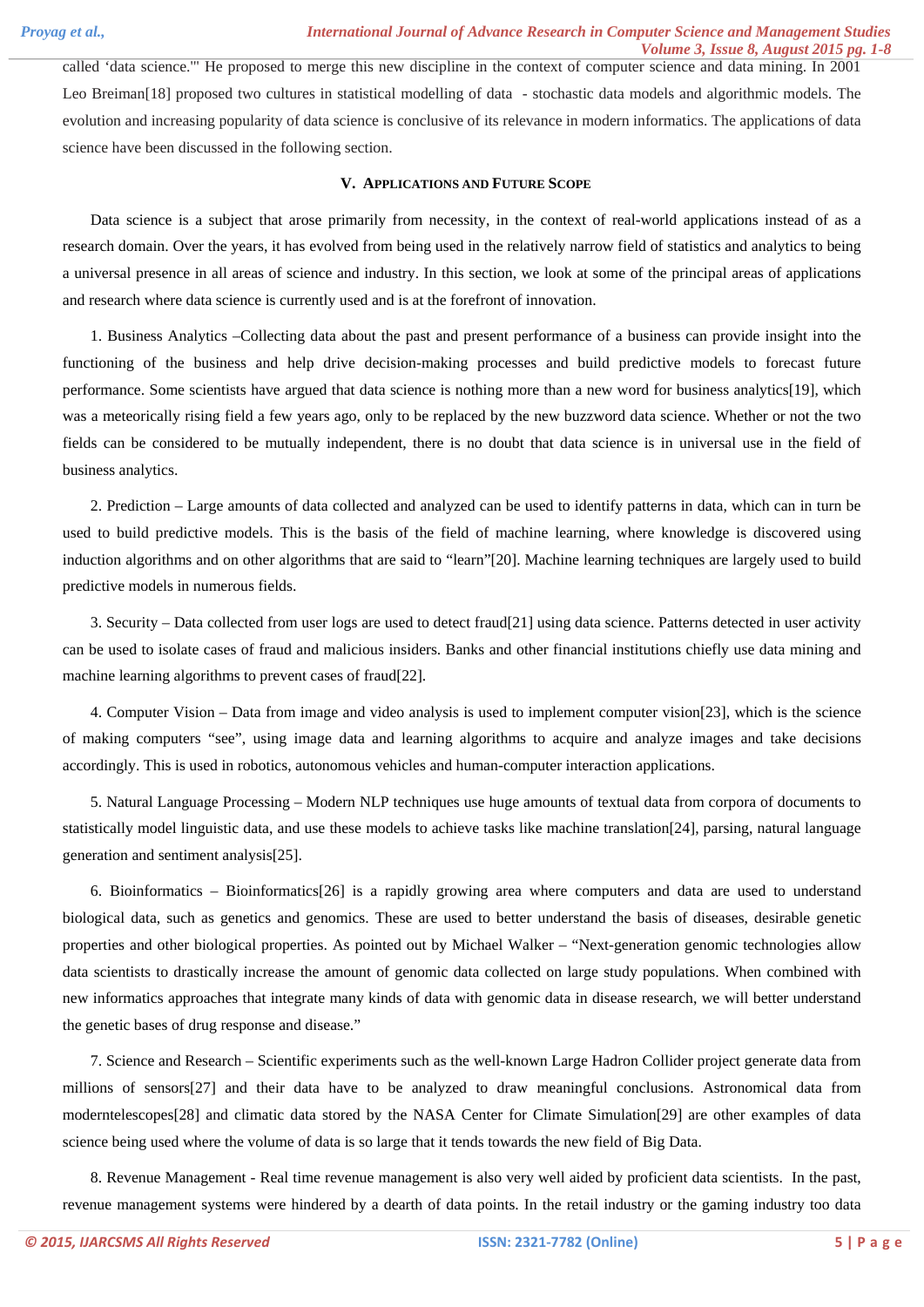science is used. As Jian Wang defines it:"Revenue management is a methodology to maximize an enterprise's total revenue by selling the right product to the right customer at the right price at the right time through the right channel."Now data scientists have the ability to tap into a constant flow of real-time pricing data and adjust their offers accordingly. It is now possible to estimate the most beneficial type of business to nurture at a given time and how much profit can be expected within a certain time span.

9. Government - Data science is also used in governmental directorates to prevent waste, fraud and abuse ,combat cyberattacks and safeguard sensitive information, use business intelligence to make better financial decisions ,improve defense systems and protect soldiers on the ground. In recent times most governments have acknowledged the fact that data science models have great utility for a variety of missions.

The use of data science as a quantitative approach to turn information into something valuable has been trending since quite some time. The desire for "the statistician that can code" or "the programmer that knows stats" has arisen from the need to efficiently utilise data by bundling them according to relevance or importance and using the same for information mining.



The above chart is taken from "Hype Cycle for Emerging Technologies, 2013". We have crossed the peak of inflated expectation. And are now moving towards productivity.[30]This Hype Cycle brings together the most significant technologies from across Gartner's research areas. It provides insight into emerging technologies that have broad, cross-industry relevance, and are transformational and high-impact in potential.

The 2013 Emerging Technologies Hype Cycle highlights technologies that support all six of these areas including:

- 1. Augmenting humans with technology
- 2. Machines replacing humans
- 3. Humans and machines working alongside each othe
- 4. The concept of Machines trying to develop a better understanding humans and the environment
- 5. Humans trying to understand machines as most mundane tasks are becoming automated.
- 6. Machines and humans becoming smarter and efficient.

As it can be seen data science is at the peak and it might be predicted that it can reach a plateau or inflation in few years.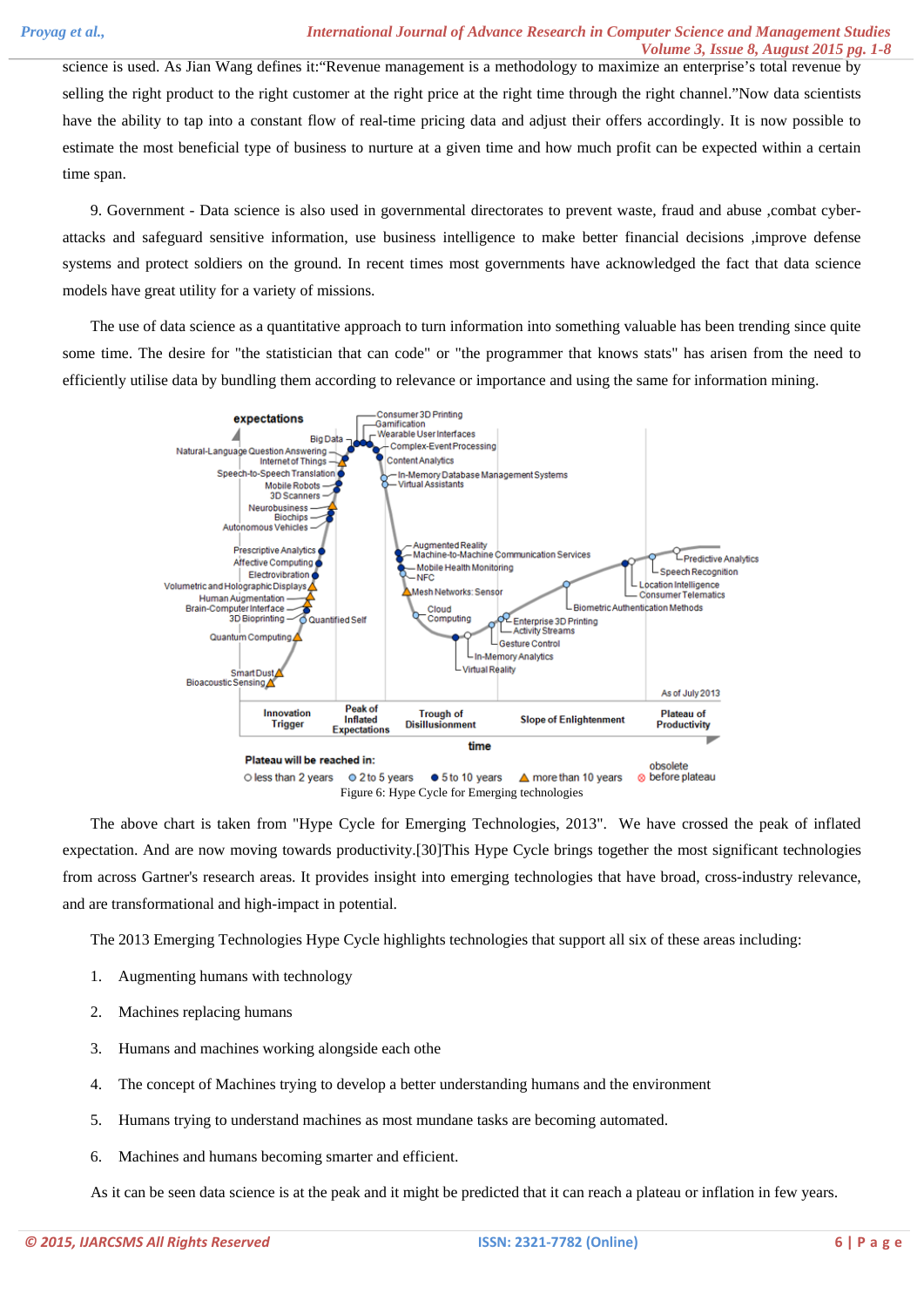For sure the future will be crowded with people trying to applying data science in all problems, kind of overusing it. But it can be sensed that we are going to see some real amazing applications of DS for a normal user apart from online applications (recommendations, ad targeting, etc). The skills needed for visualization, for client engagement, for engineering saleable algorithms, are all quite different. If we can perform everything perfectly at peak level it'd be great. However, if demand is robust enough companies will start accepting a diversification of roles and building teams with complementary skills rather than imagining that one person will cover all bases. Service Customization can be achieved by data science, one can achieve a person-level customization in almost any kind of services like healthcare, insurance, public services, banking, etc. We can utilize it to help approach making with the accessibility of most intricate topography level information on characteristic assets like water bodies, mineral stores, area sort/quality, and so on,man-made assets like streets, trains lines, air terminals, open workplaces/foundation, on citizens, their different properties, and their utilization example of items and administrations and even the government can make their approach making to a great degree modified, productive, shrewd, and receptive to changes. Knowledge creates knowledge to make future tasks easier. With more data the process of analysis and implementation becomes more efficient. Fields like Material Sciences, Drug discovery, Quantum mechanics, Neuroscience, Nanotechnology, and many more have greatly benefited from change in method in which studies are done, data analytics have proved to be a far fruitful process than many other .The surge in huge information, examination and intellectual figuring methodologies will give choice backing and computerization to people, and mindfulness and knowledge to machines. These advancements can be utilized to make both people and things more astute.

#### **ACKNOWLEDGMENT**

The authors are very much grateful to Department of Computer Science for allowing to research in area called Data science. One of the authors AN is also very grateful to Dr. Fr. John Felix Raj, Principal of St. Xavier's College(Autonomous), Kolkata for giving all time encouragement to do research work in the department.

#### **References**

- 1. Dhar, V. (2013). "Data science and prediction". Communications of the ACM 56.
- 2. Jeff Leek (2013-12-12). "The key word in 'Data Science' is not Data, it is Science". Simply Statistics.
- 3. Hal Varian on how the Web challenges managers. http://www.mckinsey.com/insights/innovation/hal\_varian\_on\_how\_the\_web\_challenges\_managers
- 4. Parsons, MA, MJ Brodzik, and NJ Rutter. 2004. Data management for the cold land processes experiment: improving hydrological science.HYDROL PROCESS. 18:3637-653. http://www3.interscience.wiley.com/cgi-bin/jissue/109856902
- 5. Data Munging with Perl. DAVID CROSS. MANNING. Chapter 1 Page 4.
- 6. What is Data Science? http://www.datascientists.net/what-is-data-science
- 7. The Data Science Venn Diagram. http://drewconway.com/zia/2013/3/26/the-data-science-venn-diagram
- 8. Tukey, John W. The Future of Data Analysis. Ann. Math. Statist. 33 (1962), no. 1, 1--67. doi:10.1214/aoms/1177704711. http://projecteuclid.org/euclid.aoms/1177704711.
- 9. Tukey, John W. (1977). Exploratory Data Analysis. Pearson. ISBN 978-0201076165.
- 10. Peter Naur: Concise Survey of Computer Methods, 397 p. Studentlitteratur, Lund, Sweden, ISBN 91-44-07881-1, 1974
- 11. KDD-89: IJCAI-89 Workshop on Knowledge Discovery in Databases. August 20, 1989, Detroit MI, USA
- 12. Database Marketing Business Week. September 04, 1994
- 13. From Data Mining to Knowledge Discovery in Databases. Usama Fayyad, Gregory Piatetsky-Shapiro, Padhraic Smyth. AI Magazine Volume 17 Number 3 (1996)
- 14. "Statistics=Data Science?" C.F.Jeff Wu. University of Michigan, Ann Arbor. http://www2.isye.gatech.edu/~jeffwu/presentations/datascience.pdf
- 15. Data Mining and Knowledge Discovery. ISSN: 1384-5810 (print version). ISSN: 1573-756X (electronic version). Journal no. 10618
- 16. Mining Data for Nuggets of Knowledge Dec 10, 1999 Mining Data for Nuggets of Knowledge. http://knowledge.wharton.upenn.edu/article/mining-datafor-nuggets-of-knowledge/
- 17. Data Science: An Action Plan for Expanding the Technical Areas of the Field of Statistics William S. Cleveland Statistics Research, Bell Labs. http://www.stat.purdue.edu/~wsc/papers/datascience.pdf
- 18. Statistical Modelling: the two cultures Leo Breiman. Statistical Science. Vol. 16 No.3 (August 2001) 199-215.
- 19. Davenport, Thomas H. (January 1, 2006). "Competing on Analytics". Harvard Business Review